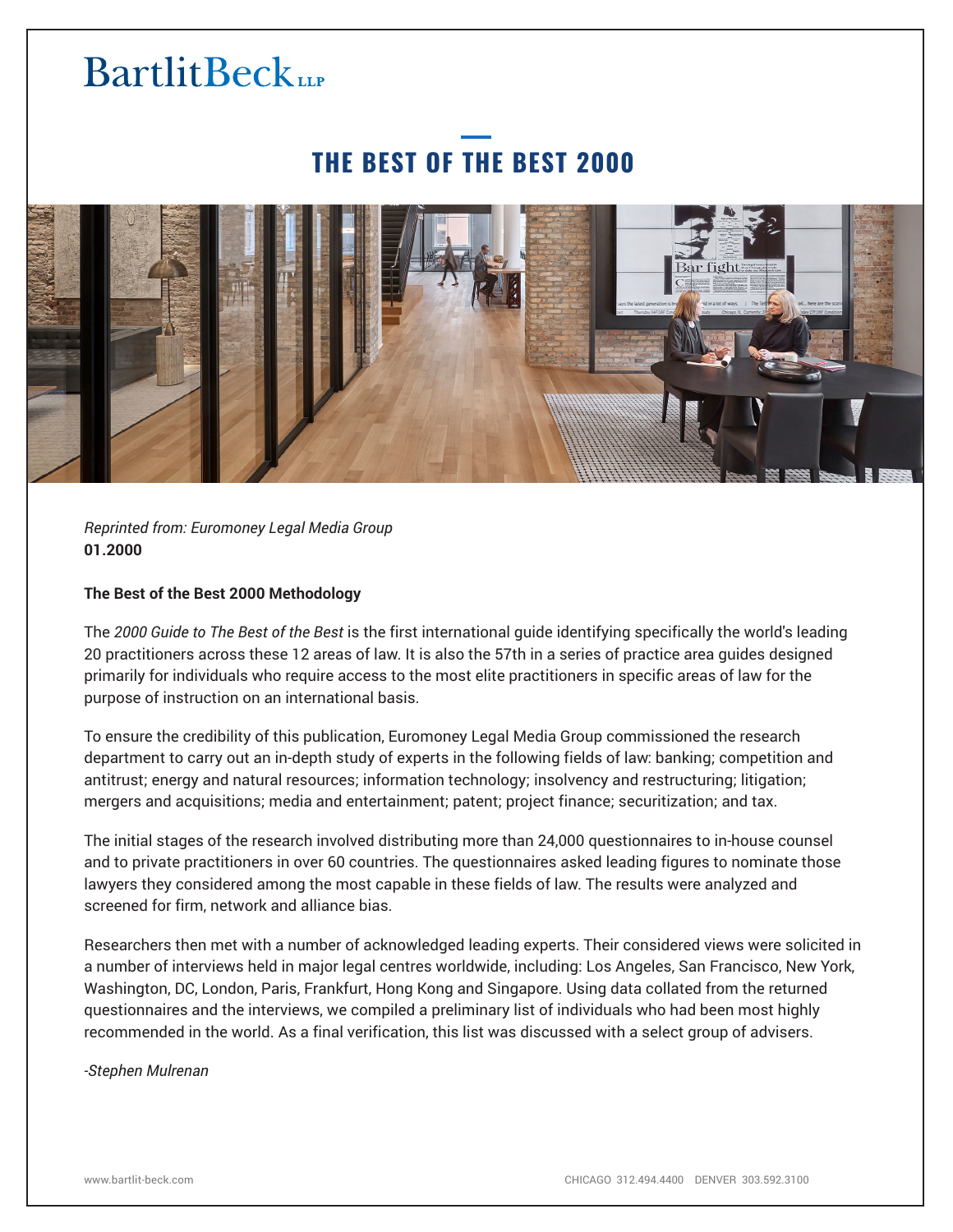# **BartlitBeck**

THE BEST OF THE BEST 2000

Fred Bartlit is best described as "personally one of the most successful corporate litigators ever…" *National Law Journal* (April 28, 1997) who " has a long history of big wins…" (*National Law Journal*, June 12, 2000).

The subject matter of Mr. Bartlit's trials ranges from antitrust, to securities, to takeovers, to contracts, to environmental, to white collar crime. Mr. Bartlit's many trials and representations involving intellectual property and patents have encompassed the entire spectrum of cutting-edge technology, including chemicals, gas turbines, laser optics, semiconductors, pharmaceuticals, computer algorithms, and computer graphics.

Most of Mr. Bartlit's trials are outside of his home jurisdictions of Chicago and Denver. Corporations select him as trial counsel because of his reputation and his record of success, not because of his geographical location. As a result, Mr. Bartlit has appeared in courts throughout the United States and the world. He has tried cases in over 35 cities, including the Virgin Islands and Scotland (where he has admitted by the Queen's Bench to try the Piper Alpha North Sea platform explosion case for General Motors). In recent years, he has been retained for high technology litigation by some of the largest European companies.

During his career, Mr. Bartlit has tried many celebrated cases, including the Monsanto Astroturf monopoly case and the General Motors Fleet Discount litigation. His US Supreme Court arguments in the Sprayrite and US Gypsum cases established important new principles of antitrust law. He has been retained by United Technologies, General Motors, Monsanto, BP Amoco, Dun & Bradstreet, Shell Oil, Phillips Petroleum, Georgia Pacific, Firestone, Westinghouse and many other Fortune 100 corporations as lead trial counsel in the other major matters.

In the last ten years, Mr. Bartlit has pioneered the use of technology in handling complex litigation. Technology enables the Bartlit Beck firm to handle complex, fact-intensive business litigation with speed, efficiency and dramatically higher quality. The firm's outstanding record in the high-profile cases has led the *National Law Journal* to describe the firm as "a roster of litigation stars…who try cases all over the country, often of the betyour-company variety, with the unparalleled record of success…" *National Law Journal* (April 28 1997)

Mr. Bartlit's firm has also led the movement away from inefficient, unpredictable hourly rates and the resulting large teams of inexperienced lawyers. His firm has demonstrated the practicality and client benefits of retaining highly experienced trial lawyers and compensating them based on their results. The success of his methods is demonstrated by his firm's current representation of a diverse array of US and international clients in major litigation using Bartlit Beck approach, including Arthur Andersen, Pratt & Whitney, Bayer AG, Siemens, ABB, Dupont and the Government of Canada.

Mr. Bartlit has a strong record of public service. He was chosen by the Federal Judges for the Northern District of Illinois to serve as Special Prosecutor in the investigation of fraud in the Illinois state court system. He secured one of the largest pro bono environmental remediations in history in the Four Corners power plant litigation.

Mr. Bartlit has been recognized in several books as among the leading lawyers of the world. His trial methods are discussed in *The Trial Lawyer*s by Emily Couric (St. Martin's Press, 1988), which chronicles the careers of top trial lawyers in the US. His West Point background and his trial techniques are also discussed at length in Don Vinson's 1994 book, *America's Top Trial Lawyers: Who They Are & Why They Win* (Prentice Hall). Both authors broadly surveyed the profession to identify the top trial lawyers in the country, and both identified Mr. Bartlit.